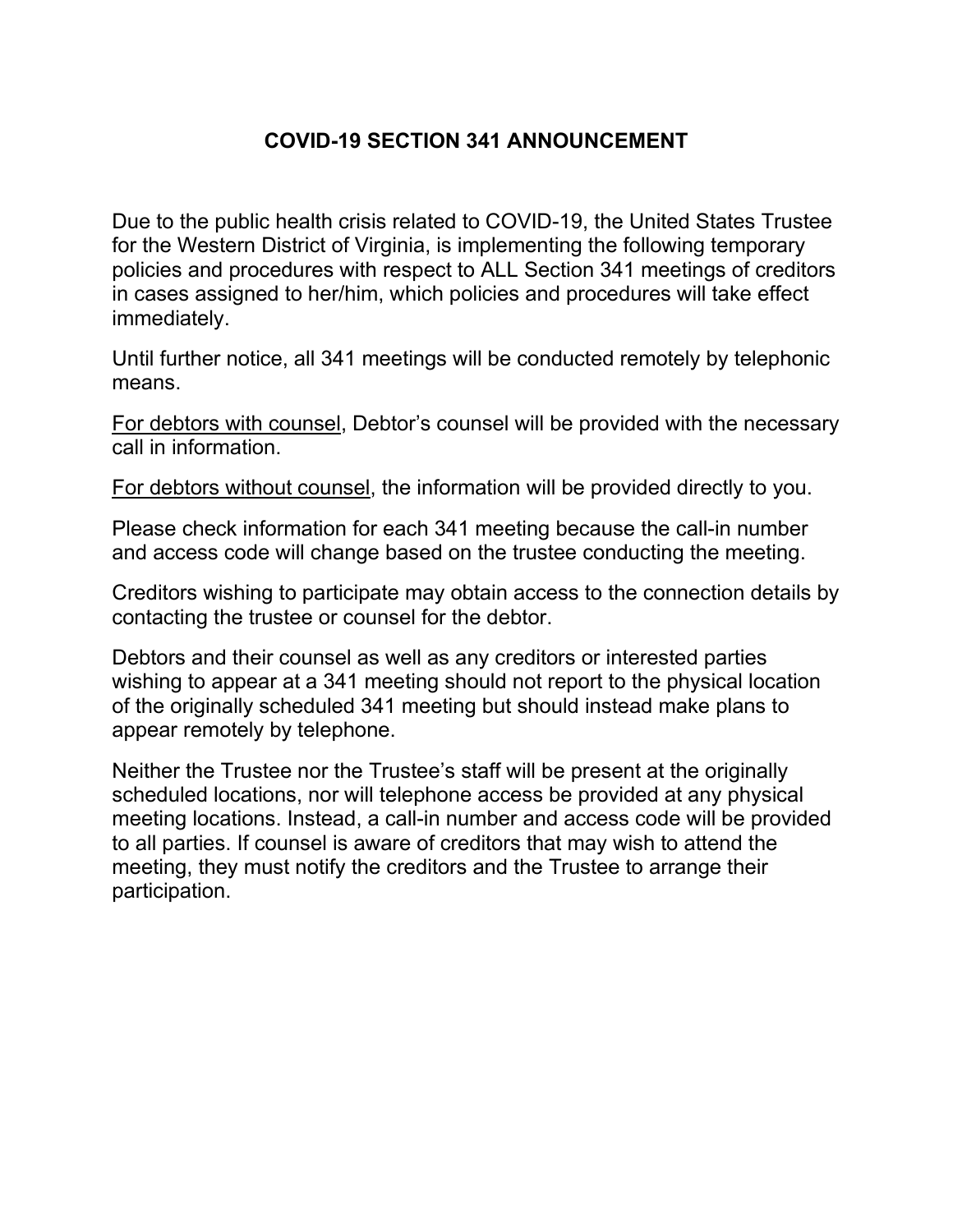## **Debtor Identification Procedures Through Remote Meetings**

Verification of ID / SSN

For cases where the debtor is represented, the attorney should:

(i) Provide copies of documents verifying the ID/SSN by the same means by which the required tax returns and pay advices are provided.

To make the telephonic process as efficient as possible and to enable the Trustee to verify the identity of the debtor(s), a copy of the debtor's driver's license and proof of the social security number **MUST** be sent to the Trustee via email by 12:00 noon two business (2) days prior to the 341 meeting.

Alternatively, counsel may provide the trustee a verification under penalty of perjury that they have determined the identity of the debtor and the debtor's social security number provided to the court and that those are true and accurate. The Attorney Declaration Regarding Confirmation of Debtor Identity and Social Security Number must be returned to the Trustee via email by 12:00 noon two business (2) days prior to the 341 meeting.

(ii) If possible, counsel should be in visual contact with the debtor(s) during the meeting, *via* Skype, Facetime, etc.,

(iii) the trustee must confirm on the record that he/she has reviewed proof of the debtor's identity and SSN (stating what was used to verify the SSN, e.g. original social security card) and that it matches what was reported to the court in this bankruptcy case;

OR, if a verification under penalty of perjury is used, in addition forwarding the requisite form in advance of the meeting, debtor's counsel must confirm on the record that he or she has reviewed the debtor's valid ID (stating what the ID is, e.g. Valid Virginia Driver's License), the name on the ID matches the name on the petition (if it doesn't, the debtor will need to testify and explain, e.g. married name has changed, etc.), based thereon, the debtor testifying is the person whose name is on the petition as the debtor;

Counsel will be responsible for working out the logistics.

For cases where a debtor does not have an attorney:

(i) The debtor shall copy, scan, or take a picture of their valid ID and proof of SSN and mail / email / send the docs to the trustee before the 341 meeting.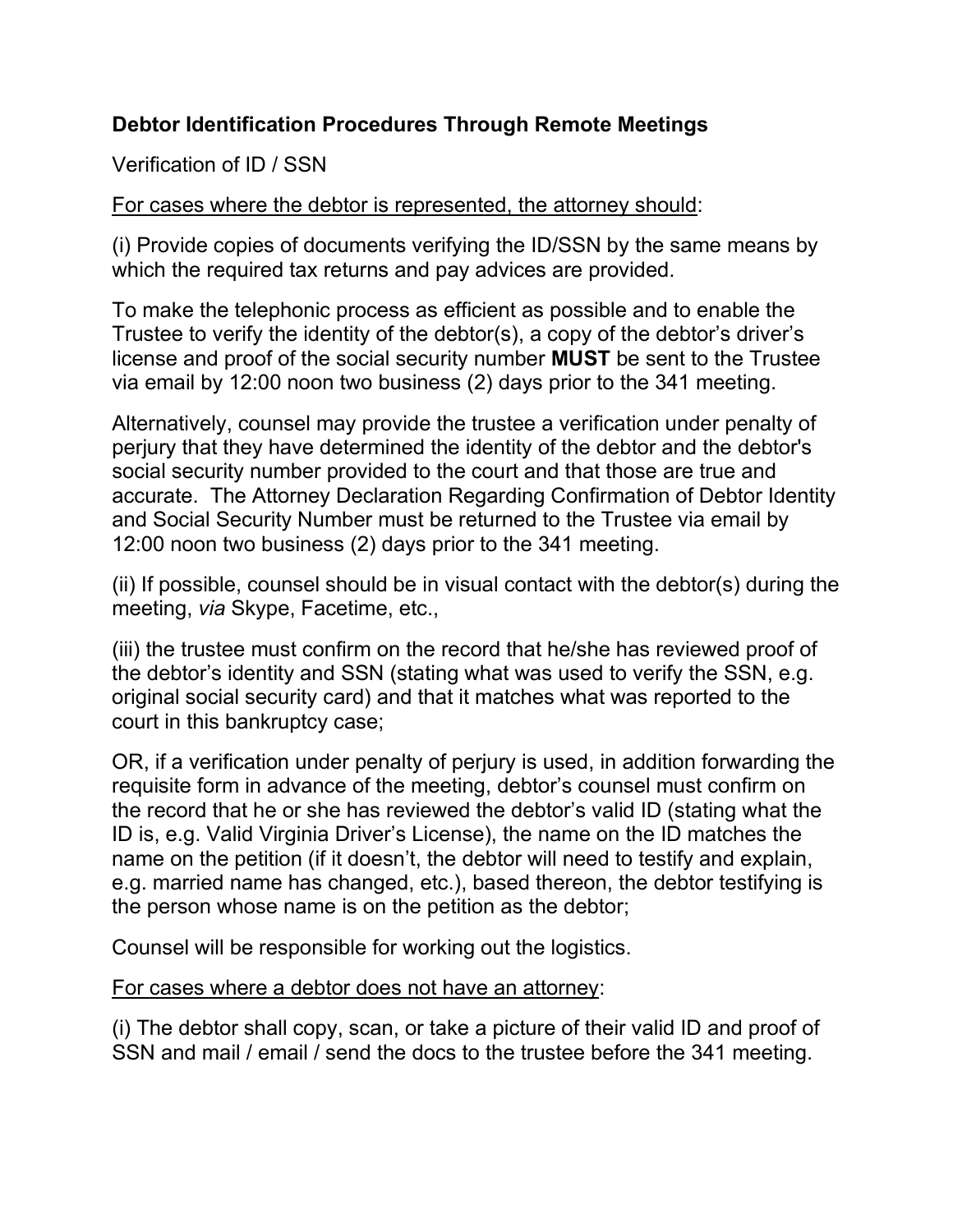(ii) During the meeting, the debtor should confirm on the record that they provided the trustee with a copy of their valid ID and proof of their SSN. The trustee will then confirm on the record that he/she has reviewed the Debtor's ID (stating what the ID is, e.g. Valid Driver's License) and that the ID they sent matches the name on the petition, and that the trustee has verified the debtor's SSN (stating what was used to verify the SSN, e.g. original social security card) and that it matches what was reported on the debtor's statement of SSN.

(iii) Once the debtor's identity / SSN have been verified on the record, identifying and SSN documents will be destroyed so as not to unnecessarily store personally identifiable information, unless there are potential identity issues, e.g. identity theft, false SSN, etc.

(iv) Additionally, debtors without attorney should complete the questionnaire located here: **[https://www.justice.gov/ust-regions](https://www.justice.gov/ust-regions-r04/file/debtor_declaration_wdva.pdf/download)[r04/file/debtor\\_declaration\\_wdva.pdf/download](https://www.justice.gov/ust-regions-r04/file/debtor_declaration_wdva.pdf/download)**

#### **Phone Etiquette Guidelines**

The following video/phone etiquette guidelines will be required of all parties:

- a. Mute the call/audio while your meeting is not being held.
- b. Limit all background noise while your meeting is being held.

c. No speaker phone unless two or more persons are appearing on the same line, i.e., debtor and counsel or joint-filing debtors.

d. Debtors and counsel are to be at a set location, and not in transit, so that full attention can be given to the questions being asked.

e. Only debtors and their counsel as well as creditors or interested parties will be allowed on the connection, i.e., no "moral support" or supplementary answers to be provided by friends or family.

f. Any telephonic or video appearances by debtors without their counsel also present on the conference call at the appointed time will result in a continuance. After two failed attempts, the trustee will ask for a show cause hearing seeking dismissal of the case.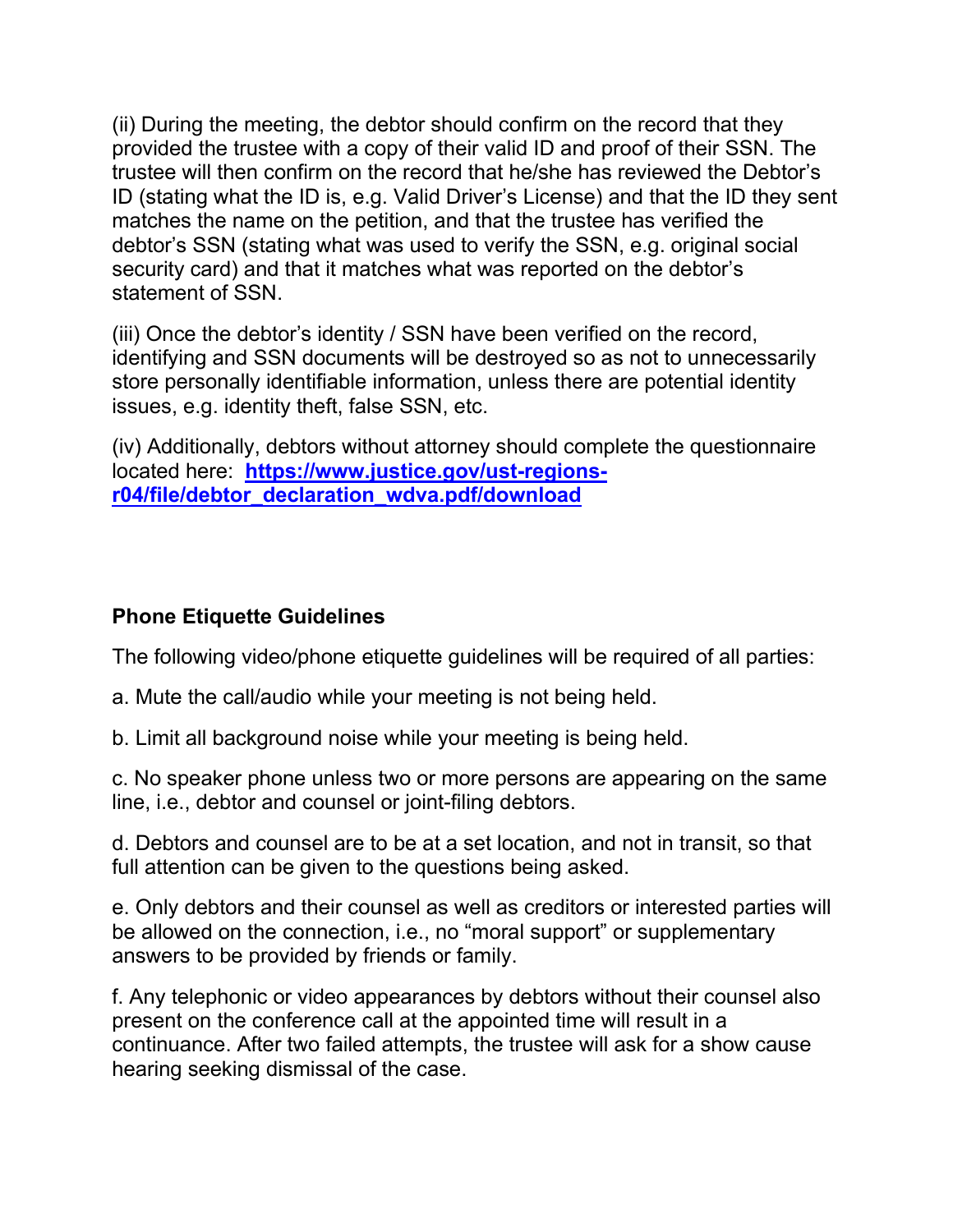g. Attorney for the debtor(s) must share their invitation information for participation in the teleconferencing 341 meeting with debtors and any creditors wishing to participate in the meeting.

h. Please provide the Debtor(s) with the Bankruptcy Information Sheet and make sure they read it before the meeting. You can download it in English and many other languages **[here](https://www.google.com/url?q=https%3A%2F%2Fwww.justice.gov%2Fust%2Fbankruptcy-information-sheet-0&sa=D&sntz=1&usg=AFQjCNF-1pkW-ksJngMeEM2XmKC23fyfDw)**: **[https://www.justice.gov/ust/bankruptcy](https://www.google.com/url?q=https%3A%2F%2Fwww.justice.gov%2Fust%2Fbankruptcy-information-sheet-0&sa=D&sntz=1&usg=AFQjCNF-1pkW-ksJngMeEM2XmKC23fyfDw)[information-sheet-0](https://www.google.com/url?q=https%3A%2F%2Fwww.justice.gov%2Fust%2Fbankruptcy-information-sheet-0&sa=D&sntz=1&usg=AFQjCNF-1pkW-ksJngMeEM2XmKC23fyfDw)**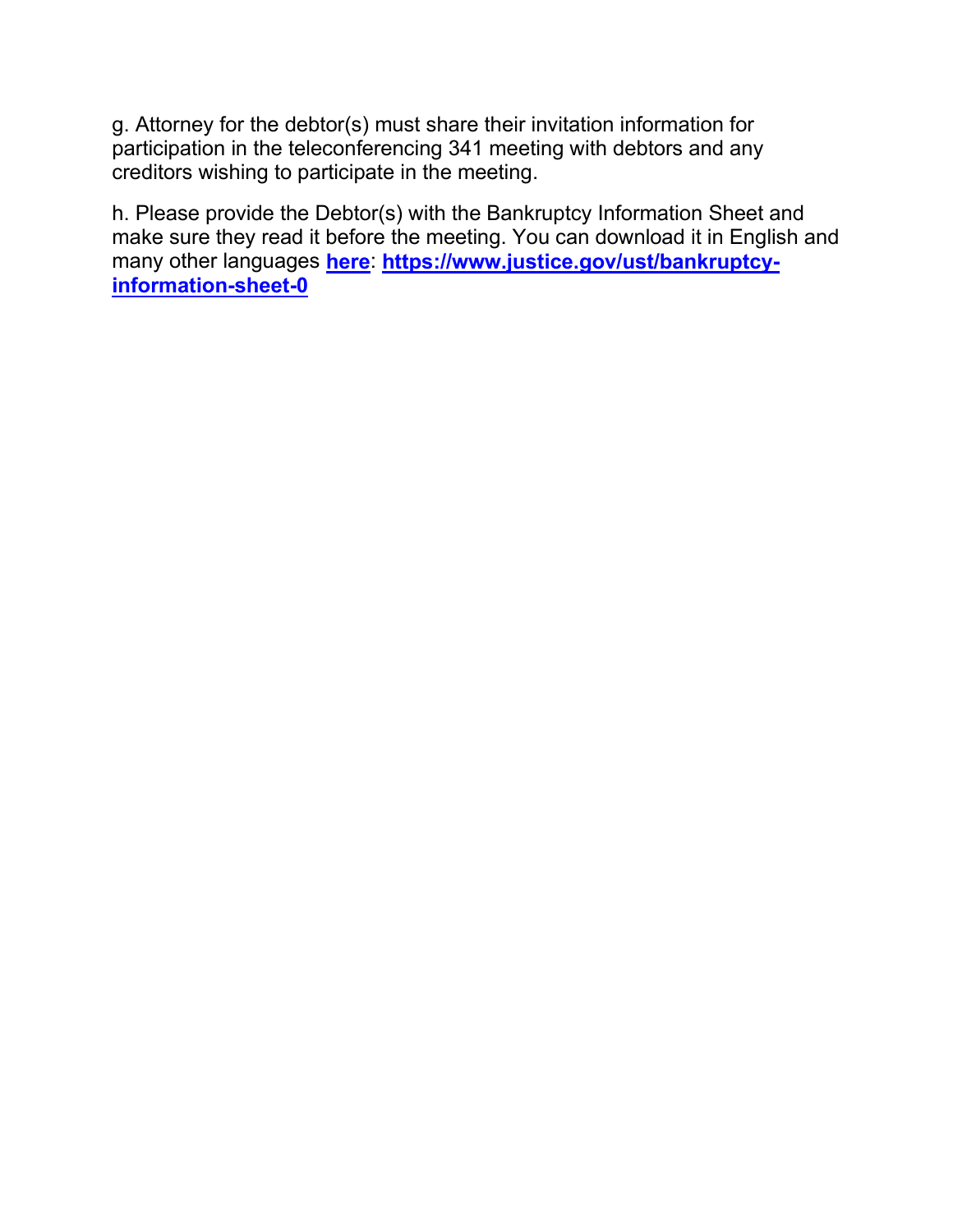# **Limited English Proficiency Program**

In order to facilitate the efficient use of these interpreter services for telephonic meetings, trustees should use the following procedure for contacting Language Services Associates (LSA), which provides the service InterpreTalk, to obtain interpreter services:

- 1. The trustee or the trustee's assistant will contact LSA by separate phone or line than the conference line in use for the creditor meeting. Alternatively, the trustee can contact LSA by using the conference call feature on their phone, if available (see discussion of this Alternative Conference Call Option below).
- 2. A customer service representative (CSR) will answer the call and ask the trustee (or trustee assistant) if they need a "3rd party dial out." The trustee or assistant should reply, "yes."
- 3. The trustee or trustee assistant will be asked to provide the CSR with the conference line number and participant code for the creditor meeting, and then the trustee/assistant should remain on the line with the CSR.
- 4. The CSR will call the interpreter and connect the interpreter and the trustee/assistant to the conference line in use for the creditor meeting by dialing the conference number and entering the participant code.
- 5. Once the interpreter is connected to the conference line in use for the creditors meeting, the trustee or trustee assistant should place the separate phone or line (that was used to call the CSR) on mute for the duration of the meeting in which interpreter services are being used. The trustee should not hang up this separate phone or line because it will cause the interpreter to be disconnected from the conference line in use for the creditors meeting.
- 6. Upon conclusion of the meeting, the trustee or trustee assistant should hang up the separate line or phone, which will disconnect the interpreter.
- 7. This access procedure should be repeated each time that the trustee requires an interpreter for a specific meeting.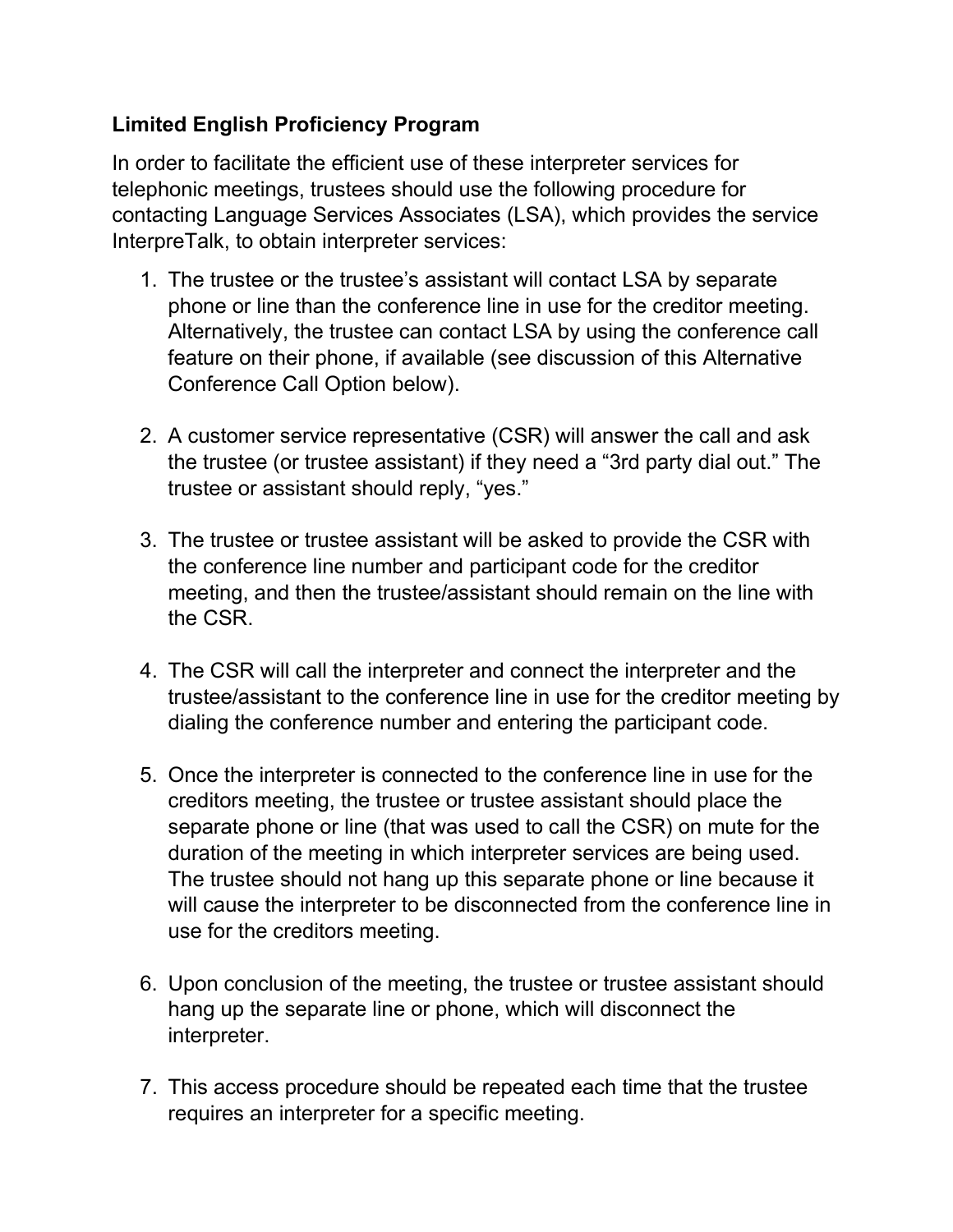#### 8. Alternative Conference Call Option:

- After connecting to the creditor meeting conference line, the trustees may separately dial LSA from the same phone or line by using a conference call feature to add another party to the call, which may be available on the trustee's phone or line.
- Upon connecting with the CSR, the trustee should request the CSR to connect the trustee to the interpreter.
- After the CSR connects the trustee to the interpreter, the trustee can join the interpreter to the creditors meeting conference line by using the conference call feature on the trustee's phone to add the interpreter.
- When the meeting is concluded, the trustee should drop the interpreter from the conference line in use for the creditor meeting by using the drop caller feature on the trustee's phone.
- This procedure can be used each time the trustee requires an interpreter for a specific meeting.
- It is possible that in certain instances trustees may experience problems in reaching the CSR for LSA. In such event, trustees may use their staff, relative or other third person to serve as an interpreter, provided such person is placed under oath regarding the truth and accuracy of their interpreting and translating questions and responses, in accordance with Rule 604 of the Federal Rules of Evidence, as incorporated by FRBP 9017. The trustee also should report to the United States Trustee any instances of excessive or frequent delays in reaching the CSR for LSA.
- If the debtor is hearing impaired such that the trustee is unable examine the debtor telephonically at the scheduled meeting, the trustee should continue the meeting to a later date to enable the trustee to examine the debtor through a satisfactory alternative, which may include written interrogatories.